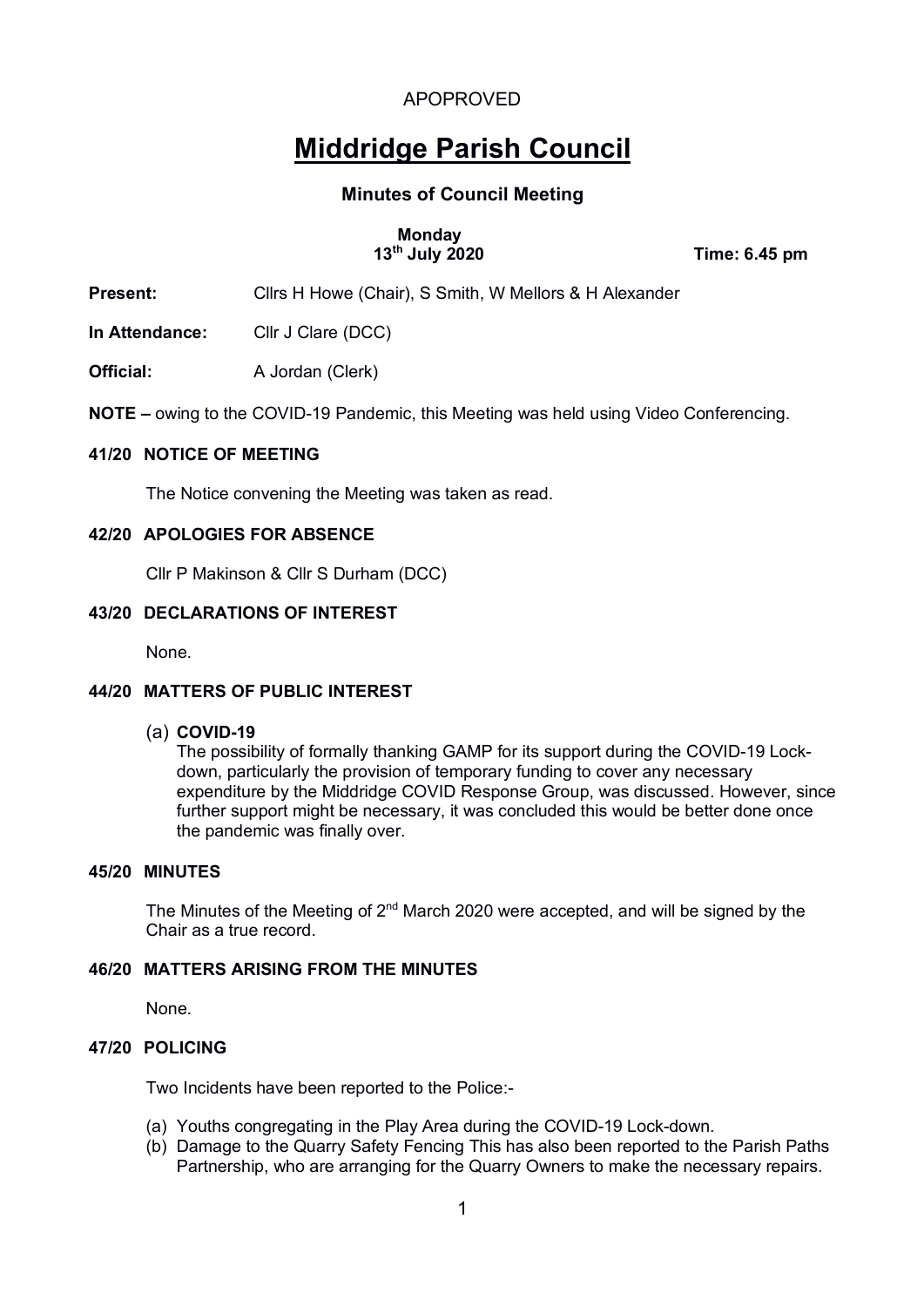It was also noted that a number of Fires had again been lit in the Quarry Area.

Cllr H Alexander asked how Incidents and Concerns should be best raised with the Police. Cllr J Clare said that he would deal with any non-999 Incidents, and concerns should be raised at PACT Meetings.

The Chair mentioned that there was a lot of Rubbish in the bottom of the Quarry, which ought to be cleared, but how this could be arranged would need to be considered.

#### **48/20 "ELDON WHINS" DEVELOPMENTS & THE COUNTY PLAN**

The first Resident from the Keepmoat Homes "Elder Gardens" Development has appeared in the Electoral Register. Cllr J Clare was not clear as to when new Residents would begin to pay Council Tax, but stated that the Parish Council would not receive any increase in its Precept until the start of the 2021/22 Financial Year.

Cllr J Clare also mentioned that he had received a lot of complaints because Keepmoat Homes had yet to complete a number of necessary Infrastructure Works (due to the COVID-19 Lock-down).

Persimmon Homes have now begun work on their "Eldon Whins" Development. Construction of the new Roundabout should not require any Road Closures.

#### **49/20 "THE PADDOCK" WILD-FLOWER GRASSLAND**

No progress to report due to the COVID-19 Lock-down. Cllr J Clare kindly agreed to chase the expected report from Tammy Morris Hale.

Cllr J Clare again pointed out that the Section 106 money could be used for any Biodiversity Improvement Projects in the Parish, and was not restricted to the proposed Wild-flower Grassland Project. Cllr P Makinson has suggested that as an alternative an area of Wildflower Grassland could be established on "the Dock", and Cllr J Clare suggested that additional work to the Millennium Hedge was a possibility. These ideas are to be considered.

#### **50/20 GROUNDS MAINTENANCE & GENERAL REPAIRS**

#### **(a) Village Green Maintenance**

At the start of the COVID-19 Lock-down, Ian Hayman voluntarily fenced off the Play Area equipment, and closed the Village Green Benches. He also personally cut all the Village Grass Areas throughout the Lock-down, including those which are normally DCC's responsibility.

**RESOLVED** that the Parish Council' express its thanks to Ian Hayman for his publicspirited work. *Action:* Clerk

Cllr J Clare kindly agreed to investigate why DCC had apparently failed to restart Grass-cutting in the Village when this was resumed elsewhere, and whether they would be prepared to pay for the work undertaken on their behalf.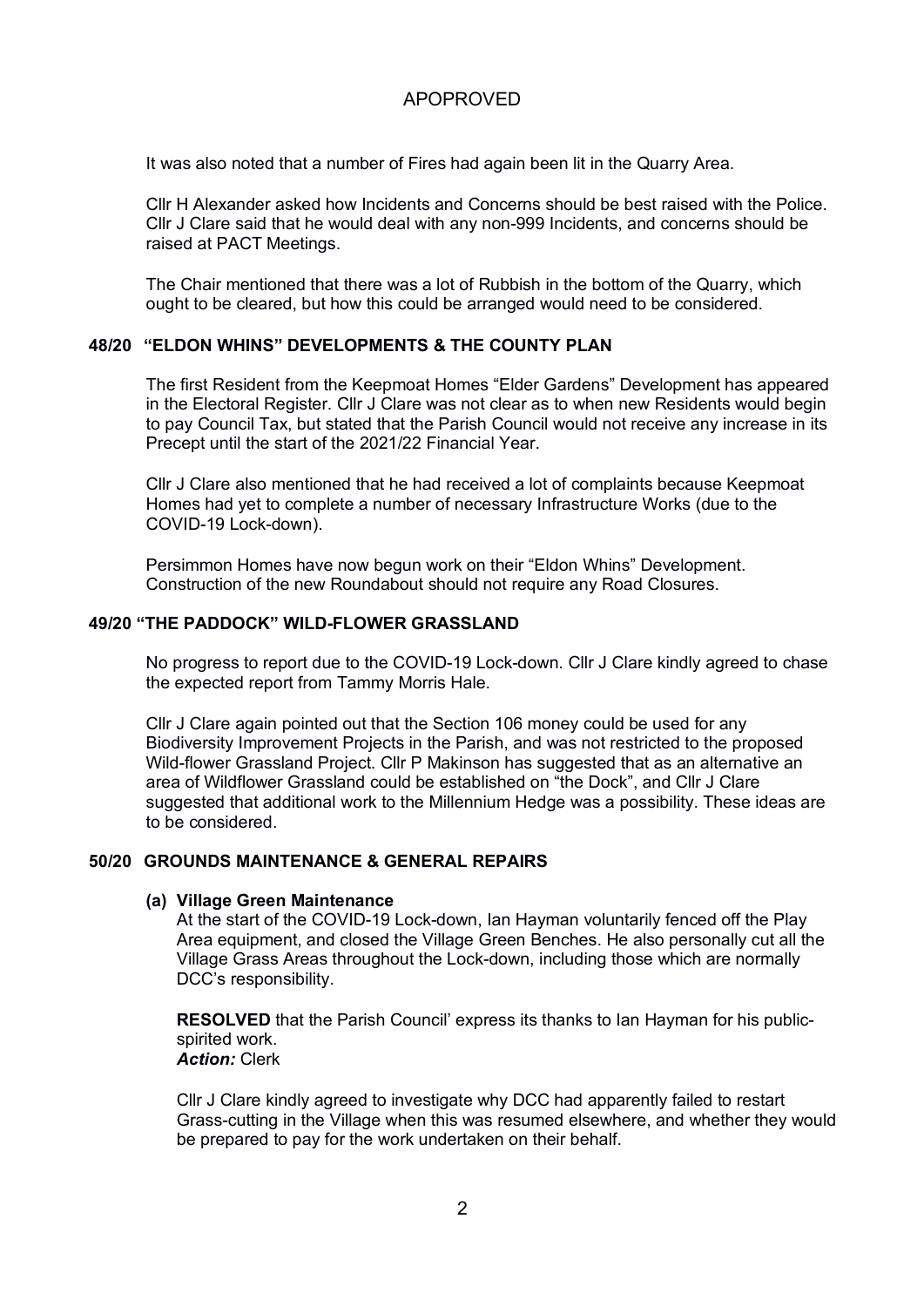#### **51/20 PLANNING APPLICATIONS**

None.

#### **52/20 CHILDREN'S PLAY AREA**

The Play Area equipment has been fenced off in conformance with the COVID-19 Lockdown Regulations. Following a Risk Assessment from Ian Hayman, the following work now needs to be undertaken:-

- (a) The rubberised Play Area surfaces first need to be cleaned to remove potentially dangerous moss and algae. Cllr H Howe stated that he knows of a Contractor who has the necessary equipment, and will investigate the cost. *Action:* Cllr H Howe
- (b) Ian Hayman to remove some fallen branches, and his Safety Fencing, and then cut the Grass in the Play Area. *Action:* Clerk
- (c) Suitable Notices to be displayed. The Clerk stated that he had received a possible Notice from DCC, which he will circulate to Councillors. *Action:* Clerk

The need to remove one of the two Swing Seats was also considered, but it was agreed that this was unnecessary, subject to the provision of suitable Notices.

**RESOLVED** that the Play Area be re-opened subject to this work being completed. The Village Green Bench Seats will also be reopened. *Action:* Clerk

#### **53/20 ROAD-TRAFFIC**

There have been a number of complaints from Residents regarding the marked increase in Speeding through the Village during and following the COVID-19 Lock-down. On past experience there is unfortunately no chance of extending the Shildon and Newton Aycliffe 40 mph Limits to the Village (although the latter will be moved closer to the Village because of the Persimmon "Eldon Whins" Development). However, Cllr J Clare said that he should be able to arrange for "Rumble Strips" to be installed at both ends of the Village. He will also contact the Police regarding Training for Village Volunteers in the use of Police Speed Guns. He also suggested that we try:-

- (a) Forming a Village Patrol using fake Police Speed Guns e.g. Hair Dryers, which in his experience would have a marked effect.
- (b) Asking our new Ward County Councillors in 2021 for permanent Speed Matrices.

Cllr S Smith raised the question of extending the 30 mph Speed Limit all the way down Walkers Lane, and adding a 'No Through Road' Sign.. Cllr J Clare said he would investigate these possibilities.

The Neighbourhood Budget Application for the proposed "Community Road Watch" Project has unfortunately had to be postponed until 2021 due to the COVID-19 Lock-down.

#### **54/20 NEIGHBOURHOOD PLAN (NP)**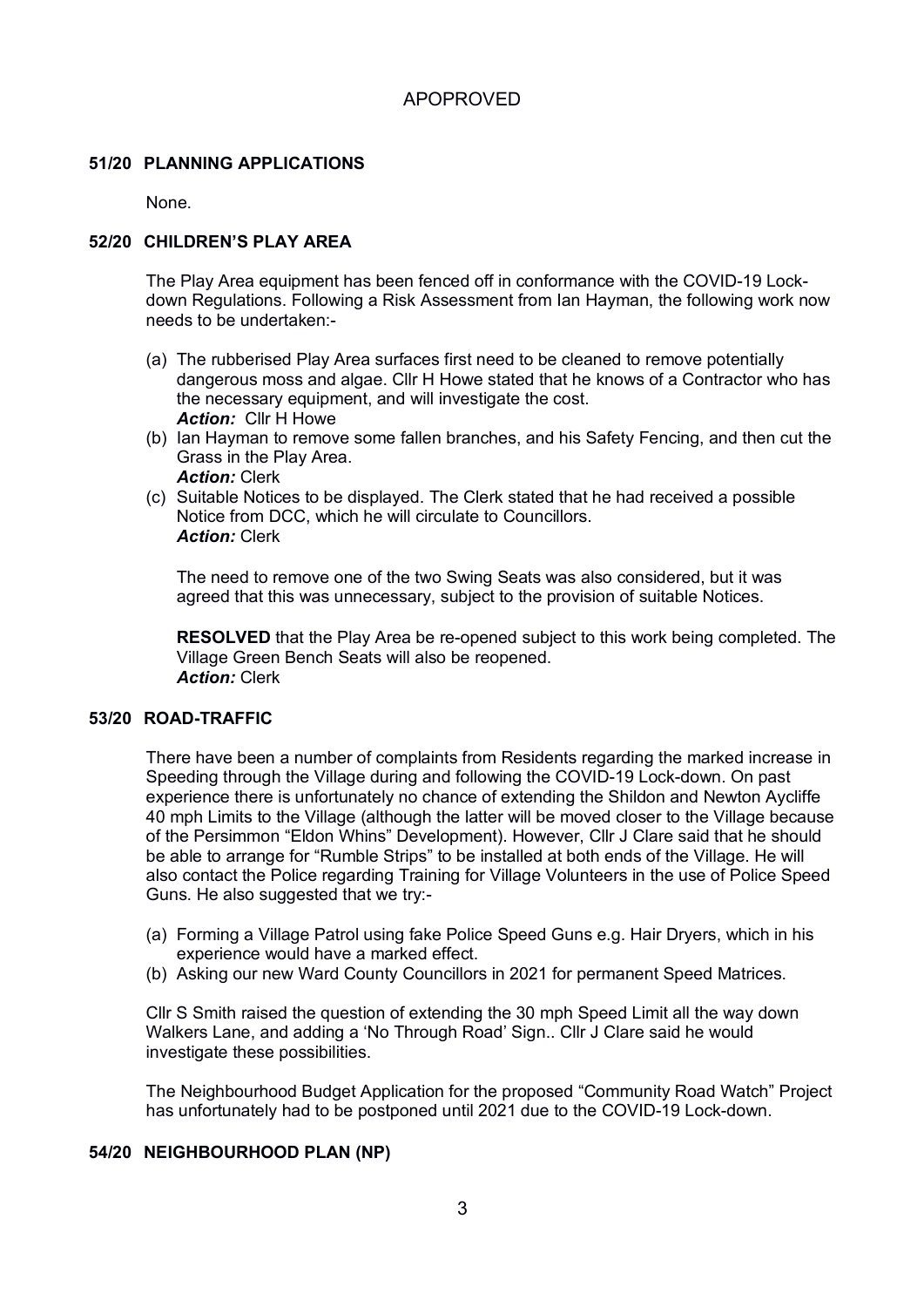No progress to report due to the COVID-19 Lock-down.

#### **55/20 ACCOUNTS**

The Parish Council is now able to make payments by BACS Credit Transfer.

| RESOLVED that the following Accounts be approved for payment:- |  |  |  |
|----------------------------------------------------------------|--|--|--|
|----------------------------------------------------------------|--|--|--|

| Payee                        | <b>Purpose</b>                                     | <b>Sum</b> |
|------------------------------|----------------------------------------------------|------------|
| Zurich Mutual *              | Annual Insurance                                   | £967.24    |
| CDALC <sup>*</sup>           | <b>Annual Subscription</b>                         | £62.06     |
| Npower Northern Ltd. *       | <b>Christmas Electricity</b>                       | £315.39    |
| Aycliffe Property Services * | <b>Bench seat Repairs</b>                          | £105.00    |
| A. D. Jordan *               | Clerk's Jan -Mar Salary                            | £249.87    |
| HMRC <sup>*</sup>            | Clerk's Jan -Mar Tax                               | £166.80    |
| Hayfields Contracting Ltd *  | Parish Paths 1 <sup>st</sup> Cut                   | £504.00    |
| <b>DCC</b>                   | Walkers Lane Street Lighting 2 <sup>nd</sup> Phase | £6,764.86  |
|                              | <b>TOTAL</b>                                       | £8,613.55  |

\* Payments already made, so formal approval granted is retrospective.

The normal arrangements for the Parish Council's 2019/20 Accounts Audit were postponed because of the COVID-19 Lock-down.

**RESOLVED** that the following are formally approved:-

- (a) The 2019/20 Accounts
- (b) AGAR Certificate of Exemption.
- (c) AGAR Annual Governance Statement.
- (d) AGAR Accounting Statements.

The Accounts and support documents are to be delivered to the Internal Auditor (Colin Gray) shortly, so everything should be completed before the new deadline of end-August. *Action:* Clerk

#### **56/20 GAMP & CDALC**

GAMP – the Clerk was due to stand down as a Public Representative in September, but due to COVID-19, it is proposed to extend the normal period of office by one year. It is expected that this will be ratified at a forthcoming Board Meeting to be held by Video Conferencing (date yet to be announced).

CDALC – Cllr W Mellors continues to attend Executive Committee Meetings.

#### **57/20 GENERAL CORRESPONDENCE**

None

## **58/20 OTHER MATTERS**

#### (a) **Village Website**

Thanks largely to Cllr P Makinson, the Village Website has been successfully transferred from BT to Zen Internet. All issues regarding the Parish Council having inadvertently paid for Cllr W Mellors BT services have been satisfactorily resolved.